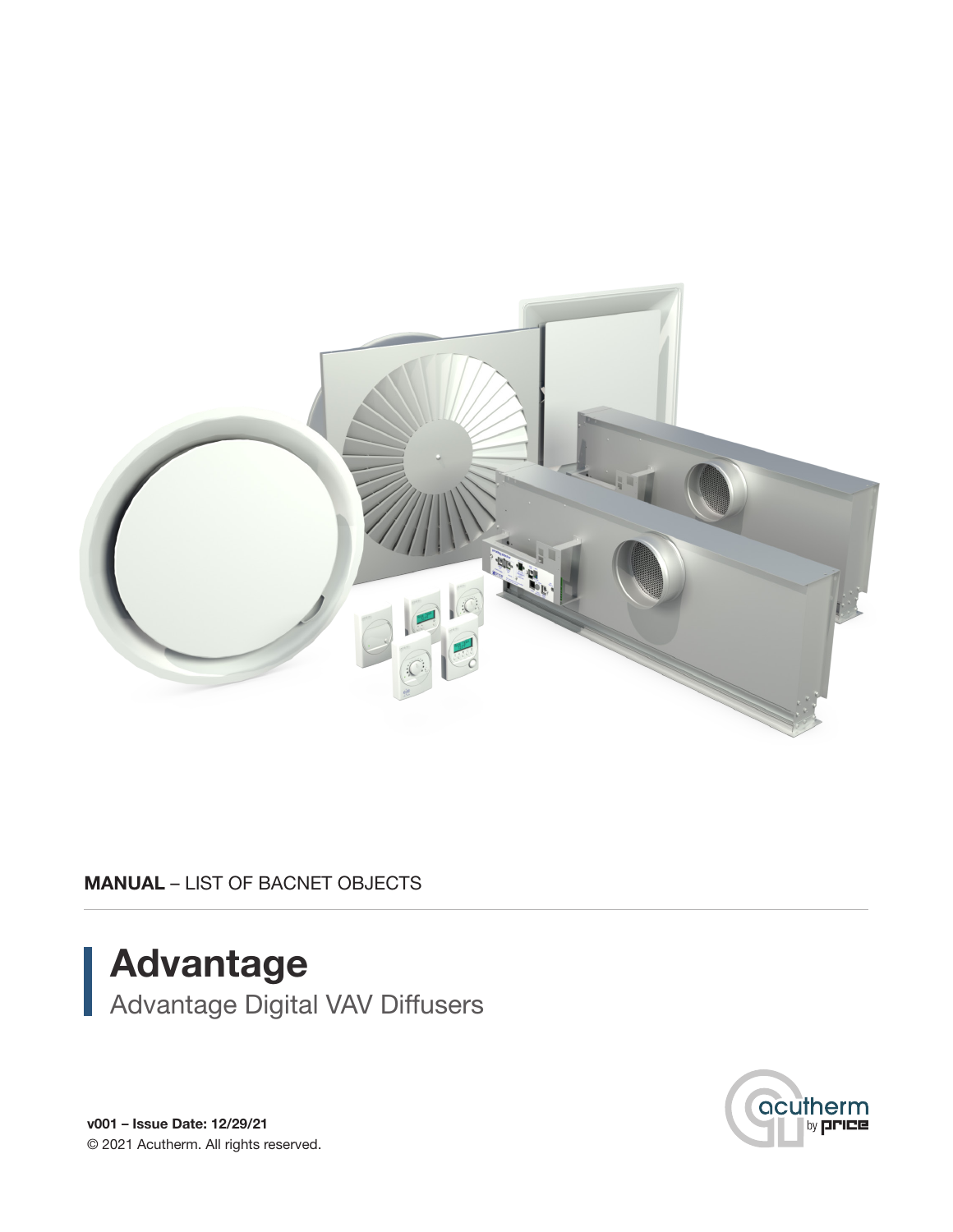## TABLE OF CONTENTS

#### **Overview**

### BACNet List

BACnet Points List for Advantage ................................2

#### SUPPORT  $\blacktriangledown$

Having difficulty installing this product? Acutherm is here to help.

### Application Support

510.785.0510 techsupport@acutherm.com acutherm.com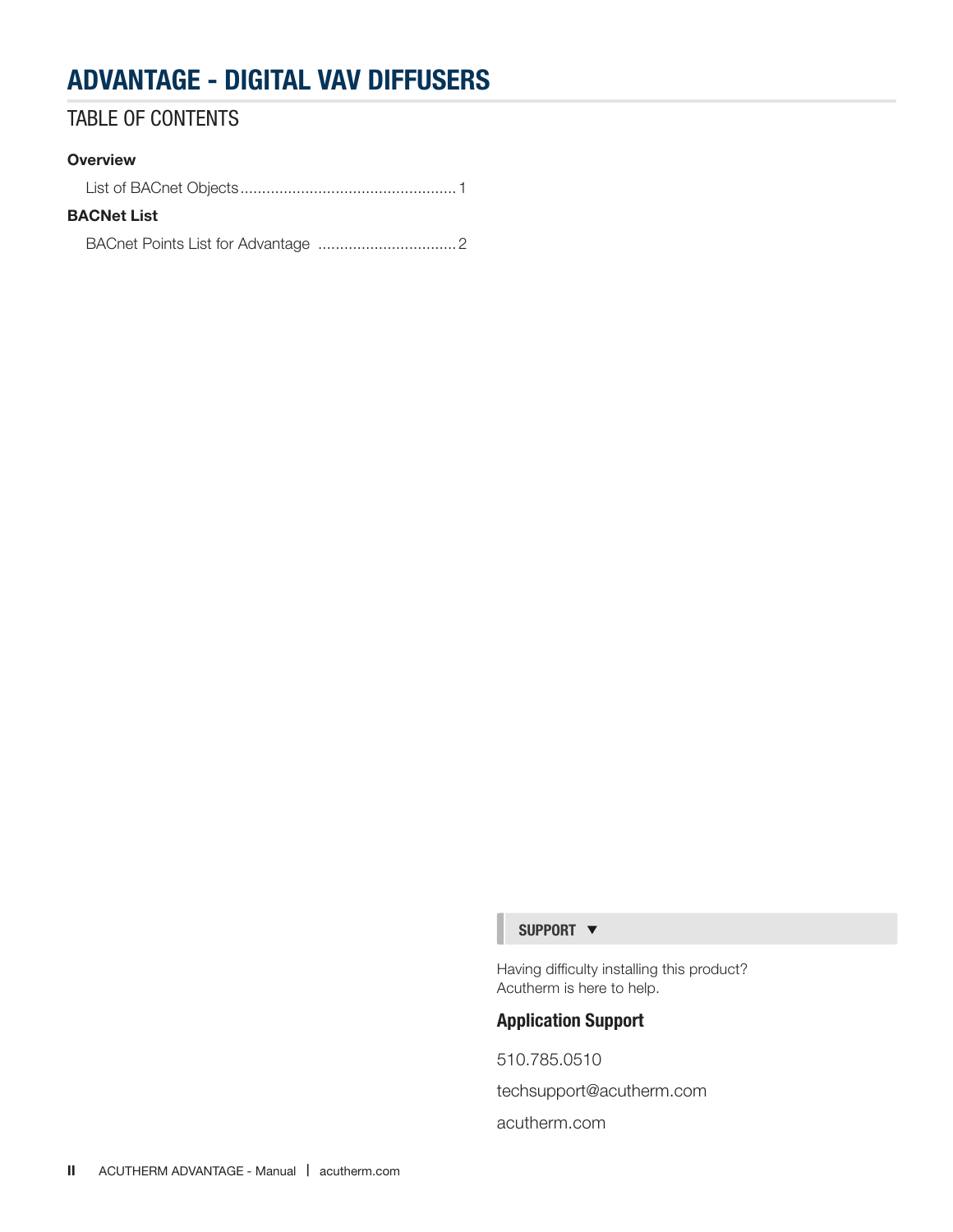### **OVERVIEW**

### List of BACnet Objects

The different properties of the diffuser may be accessed using a LCD thermostat (or Setup Tool) and over the BACnet network. Below is a summary of the BACnet Objects followed by a detailed description of each Object. Some properties are only accessible through the thermostat and others only over the BACnet network. Properties accessible by both are indicated below.

#### BACnet Network Addressing

The BACnet MAC Address can be set using the LCD thermostat or the dip switches located on the diffuser (see diffuser Installation manual for more details).

The BACnet Instance (or ID) Number can only be set using the LCD thermostat (see diffuser Installation manual for more details).

#### BACnet Objects Summary

**Measurements** AI1\* Room Temperature AI3\* Supply Air Temperature

#### Set Points

AV6\* Current Room Setpoint AV4\* Room Setpoint Low Limit AV5\* Room Setpoint High Limit AV7\* Night Heat Setpoint AV8\* Night Cool Setpoint

#### Damper Position

AV18\* Current Damper Position AV12\* Unoccupied (Night) Damper Position AV19\* Damper Target AV20 Damper Neutral Supply Position AV21\* Damper Cool Min Position AV22\* Damper Cool Max Position AV23\* Damper Heat Min Position AV24\* Damper Heat Max Position

#### **Overrides**

AV25\* Damper Override (Remote Mode Flag) AV28 Net Setpoint AV29 Net Room Temperature AV30 Net Occupancy

#### Heat Cool Mode AV14\* Room Load (Controller Status)

### Special with Wireless Thermostat

AI8 Wireless Signal Strength AI9 Wireless Batter Code

#### Special with CO²/Humidity Thermostat AI10\* Room CO² AI11\* Room Humidity

### Special with Occupancy Thermostat

AV2 Occupancy AV3\* Occupancy Source

#### Special with DMS Flow Measurement

AV41\* Measured airflow AV42\* Calibration K-Factor AV43 Airflow connection status AV44\* Airflow units of measure

#### Special Applications

AI4 to AI7 Analog Inputs AV27 Aux Analog Output Voltage

AV9 Binary Output Application AV10 Binary Output Signal Type AV11 Binary Output Status

AV31 Net Lights

AV33 Contact Closure One Application AV34 Contact Closure One Status AV35 Contact Closure Two Application AV36 Contact Closure Two Status AV37 Contact Closure Three Application AV38 Contact Closure Three Status AV39 Contact Closure Four Application AV40 Contact Closure Four Status

#### Controller Properties – DO NOT ADJUST WITHOUT APPROVAL

AV1\* Control Model AV15\* Proportional Band AV16\* Day Differential AV17\* Inlet Size AV26 Drone Output Voltage AV32 Power Frequency AV13 Ping AV45 Reserved for manufacturer

#### \*Also available through LCD thermostat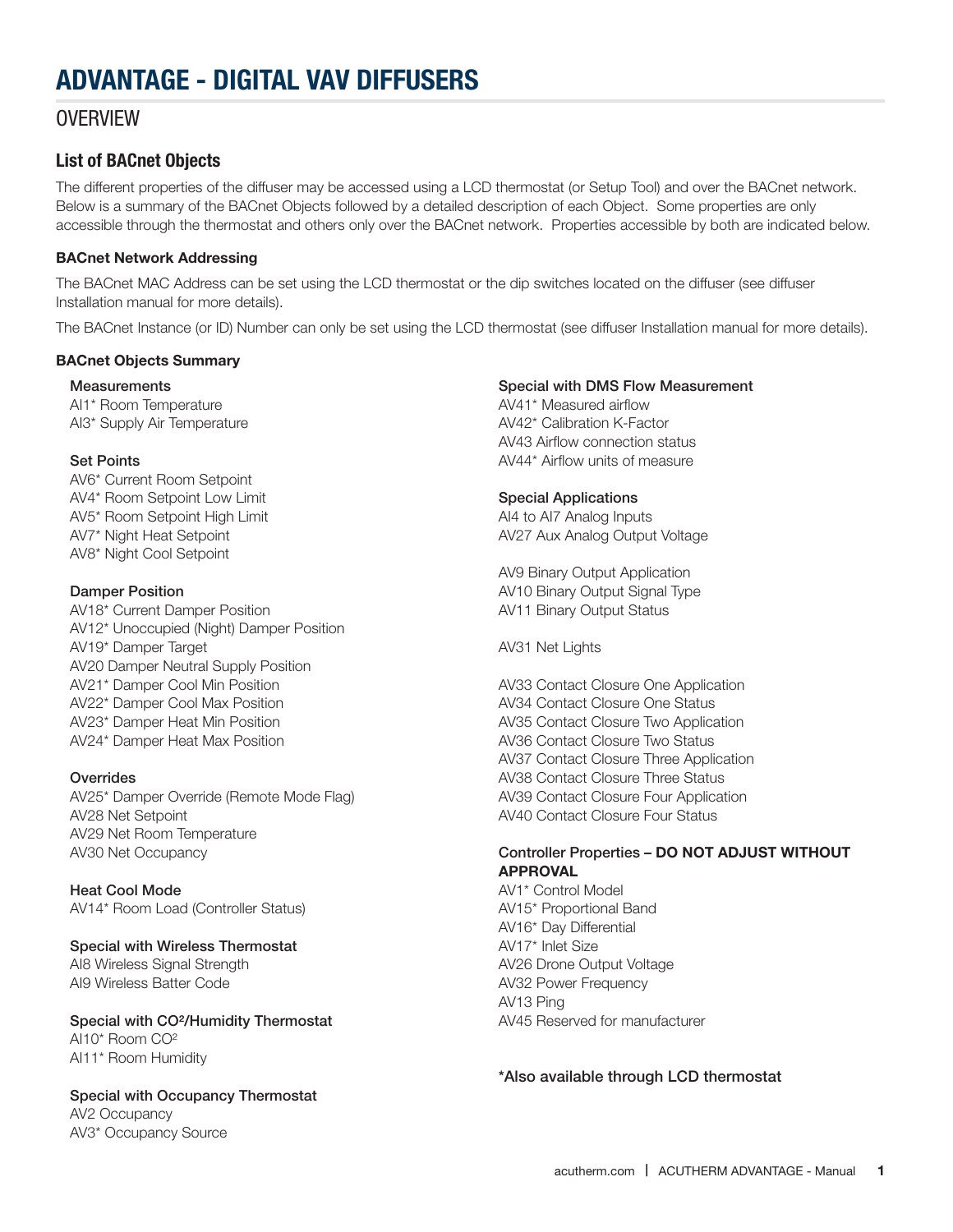## BACNET LIST

### BACnet Points List for Advantage (3.0.5 Rev A 1027v)

| Object          | <b>Name</b>                     | <b>Units</b>              | <b>Default</b>             | Range              | <b>Description</b>                                                                                                                                                                                                                                                                                                                        | R/W          | <b>RETAINED</b><br><b>ON</b><br><b>POWER</b><br><b>FAILURE</b> |
|-----------------|---------------------------------|---------------------------|----------------------------|--------------------|-------------------------------------------------------------------------------------------------------------------------------------------------------------------------------------------------------------------------------------------------------------------------------------------------------------------------------------------|--------------|----------------------------------------------------------------|
| AI1             | Room Temperature                | $\degree$ F/ $\degree$ C  | N/A                        | $(-59) - 300$      | Current Room Temperature                                                                                                                                                                                                                                                                                                                  | $\mathsf{R}$ | N                                                              |
| AI2             | N/A                             | N/A                       | $\circ$                    | 0                  | N/A                                                                                                                                                                                                                                                                                                                                       | R            | $\mathsf{N}$                                                   |
| AI3             | Supply Air Temperature          | $\mathrm{P}F/\mathrm{P}C$ | N/A                        | $(-59) - 300$      | Current Supply Air Temperature                                                                                                                                                                                                                                                                                                            | $\mathsf{R}$ | N                                                              |
| AI4             | Analog Input J18                | $\vee$                    | N/A                        | $0 - 10$           | Spare Analog Input                                                                                                                                                                                                                                                                                                                        | R            | N                                                              |
| AI <sub>5</sub> | Analog Input 4                  | V                         | N/A                        | $0 - 10$           | IO Board Al4                                                                                                                                                                                                                                                                                                                              | R            | N                                                              |
| AI6             | Analog Input 5                  | V                         | N/A                        | $0 - 10$           | IO Board AI5                                                                                                                                                                                                                                                                                                                              | R            | N                                                              |
| AI7             | Analog Input 6                  | V                         | N/A                        | $0 - 10$           | IO Board AI6                                                                                                                                                                                                                                                                                                                              | R            | N                                                              |
| AI <sub>8</sub> | Wireless Signal Strength or N/A | %                         | N/A                        | $0 - 100$          | Signal strength from wireless stat when<br>connected                                                                                                                                                                                                                                                                                      | R            | N                                                              |
| AI9             | Wireless Battery Code or N/A    | N/A                       | N/A                        | $0 - 5$            | Battery code from wireless stat when<br>connected                                                                                                                                                                                                                                                                                         | R            | N                                                              |
| AI10            | Room CO <sup>2</sup>            | ppm                       | Dynamic                    | 350-10000          | Current CO <sup>2</sup> at the T-Stat                                                                                                                                                                                                                                                                                                     | R            | N                                                              |
| AI11            | Room Humidity                   | %RH                       | Dynamic                    | $0 - 100$          | Current Relative Humidity at the T-Stat                                                                                                                                                                                                                                                                                                   | R            | Ν                                                              |
| AV1             | Control Model                   | N/A                       | N/A                        | $1 - 3$            | Source of room temperature set point<br>2 - Thermostat Setpoint<br>3 - T-Stat not connected                                                                                                                                                                                                                                               | $\mathsf{R}$ | Y                                                              |
| AV2             | Occupancy                       | N/A                       | N/A                        | $0 - 1$            | Occupancy Status<br>0 - Unoccupied<br>1 - Occupied                                                                                                                                                                                                                                                                                        | R            | N                                                              |
| AV3             | Occupancy Source                | N/A                       | N/A                        | $0,4-5, 12, 14-15$ | Source of occupancy:<br>0- Occupied Default Mode<br>2 - Occupied from Contact Closure<br>3 - Occupied from T-Stat Button Press<br>4 - Occupied from Motion Sensor<br>5- Occupied from Network Override<br>(AV30)<br>12 - Unoccupied from Contact Closure<br>14- Unoccupied from Motion Sensor<br>15 - Unoccupied from Network<br>Override | R            | N                                                              |
| AV4             | Room Setpoint - Low Limit       | $\mathrm{P}F/\mathrm{P}C$ | $65^{\circ}F(18^{\circ}C)$ | 10-AV5             | Lowest user-adjustable setpoint. The<br>upper limit is equal to AV5                                                                                                                                                                                                                                                                       | R/W          | Y                                                              |
| AV <sub>5</sub> | Room Setpoint - High Limit      | $\mathrm{P}F/\mathrm{P}C$ | 80°F(26°C)                 | AV4-250            | Highest user-adjustable setpoint. The<br>lower limit is equal to AV4                                                                                                                                                                                                                                                                      | R/W          | Y                                                              |
| AV <sub>6</sub> | Room Setpoint                   | $\mathrm{P}F/\mathrm{P}C$ | 72°F(22°C)                 | AV4-AV5            | Current Room Setpoint (Limited by AV4<br>and AV5)                                                                                                                                                                                                                                                                                         | R            | N                                                              |
| AV7             | Night Heat Setpoint             | $\degree$ F/ $\degree$ C  | 62°F(17°C)                 | $0 - 249$          | Setpoint at which controller will enter<br>Heating mode during unoccupied<br>periods<br>(1 degree difference must be between<br>heat and cool to adjust the range). The<br>upper limit is one less than AV8                                                                                                                               | R/W          | Y                                                              |
| AV <sub>8</sub> | Night Cool Setpoint             | $\mathrm{P}F/\mathrm{P}C$ | 83°F(28°C)                 | $1 - 250$          | Setpoint at which controller will enter<br>Cooling mode during unoccupied<br>periods<br>(1 degree difference must be between<br>heat and cool to adjust the range). The<br>lower limit is one less than AV7                                                                                                                               | R/W          | Y                                                              |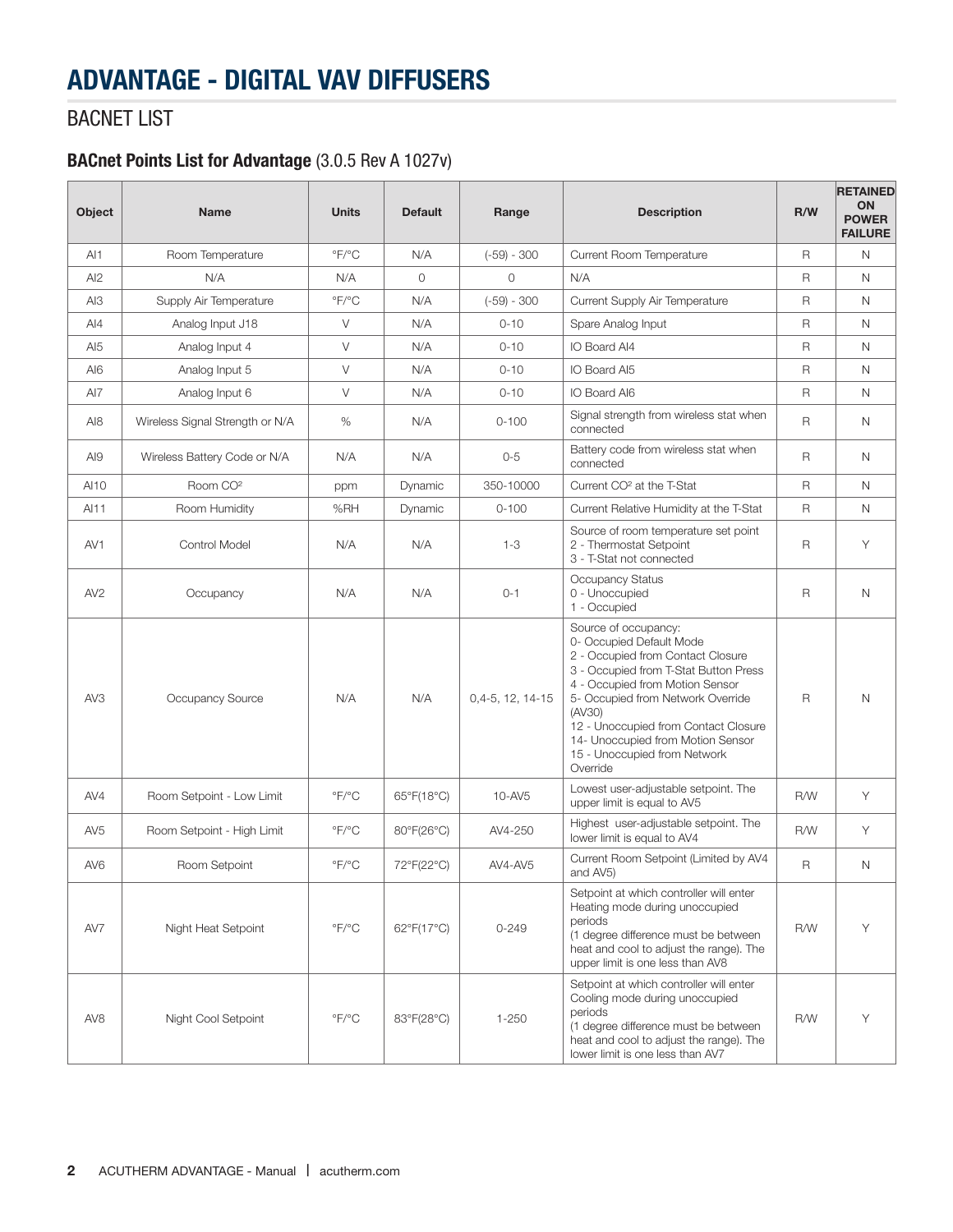## BACNET LIST

| Object      | <b>Name</b>                        | <b>Units</b>              | <b>Default</b>             | Range                | <b>Description</b>                                                                                                                                                                                                                                                                                                                                                               | R/W          | <b>RETAINED</b><br>ON<br><b>POWER</b><br><b>FAILURE</b> |
|-------------|------------------------------------|---------------------------|----------------------------|----------------------|----------------------------------------------------------------------------------------------------------------------------------------------------------------------------------------------------------------------------------------------------------------------------------------------------------------------------------------------------------------------------------|--------------|---------------------------------------------------------|
| AV9         | <b>Binary Output Application</b>   | N/A                       | N/A                        | $0 - 6$              | Configuration of the spare binary<br>output:<br>0 - ON during Heat (Load = Trip Point<br>to $+100%$<br>1 - ON during Cooling (Load = Trip<br>point to -100%)<br>2 - ON during Heating & Cooling<br>3 - ON during Deadband (satisfied)<br>$(Load = 0\% to Trip Point)$<br>4 - Room Lights Control (Motion T-Stat)<br>5 - Output OFF (override Off)<br>6 - Output ON (override On) | R/W          | Υ                                                       |
| <b>AV10</b> | <b>Binary Output Signal Type</b>   | N/A                       | N/A                        | $0 - 6$              | Signal Type:<br>$1 - PWM$<br>$2 - PDM$<br>3 - On/Off (24VAC on/off to enable<br>relay (by others 12VA max)<br>4 - PWM, disabled if hot air in duct<br>5 - PDM, disabled if hot air in duct<br>6 - On/Off, disabled if hot air in duct<br>1 and 2 only available if output<br>application is heat. Otherwise only 3<br>available.<br>Do not use 5 and 6 with duct heater.         | $\mathsf{R}$ | N                                                       |
| <b>AV11</b> | <b>Binary Output Status</b>        | N/A                       | N/A                        | N/A                  | 0/1 if on/off. Otherwise 0-100%                                                                                                                                                                                                                                                                                                                                                  | $\mathsf{R}$ | N                                                       |
| AV12        | Unoccupied (Night) Damper Position | %                         | 0                          | $0 - 100$            | Position at which the damper is held<br>during unoccupied periods                                                                                                                                                                                                                                                                                                                | R/W          | Y                                                       |
| AV13        | Ping                               | N/A                       | $\circ$                    | $0 - 255$            | Number of times the LCD T-Stat will<br>beep. Useful for locating a box/T-Stat.<br>(For<br>example, if the number 30 is written<br>to this variable, the T-Stat will beep 30<br>times<br>before zeroing this variable)                                                                                                                                                            | R/W          | N                                                       |
| AV14        | <b>Controller Status</b>           | %                         | N/A                        | $-100\%$ to $+100\%$ | Current Room Load (PI value)<br>$1\% - 100\% =$ Heating load<br>$0\%$ = Deadband (room satisfied)<br>$(-1%) - (-100%) =$ Cooling Load                                                                                                                                                                                                                                            | R            | N                                                       |
| AV15        | Proportional Band                  | $\mathrm{P}F/\mathrm{P}C$ | $2^{\circ}F(1^{\circ}C)$   | $1 - 20$             | Temperature band through which the PI<br>controller travels through 1% to 100%<br>load                                                                                                                                                                                                                                                                                           | R/W          | Υ                                                       |
| AV16        | Day Differential                   | $\mathrm{P}F/\mathrm{P}C$ | $1^{\circ}F(0.5^{\circ}C)$ | $1 - 25$             | Temperature band on either side of the<br>setpoint within the controller is deemed<br>satisfied. (for example, with a Day<br>Differential of 1°F, and a setpoint of<br>72°F,<br>the controller is satisfied between 71°F<br>and $73^{\circ}$ F and Load = 0%)                                                                                                                    | R/W          | Y                                                       |
| <b>AV17</b> | <b>Inlet Size</b>                  | Inches                    | 8                          | 6, 8, 10, 12         | Inlet Size for the Advantage unit.                                                                                                                                                                                                                                                                                                                                               | R/W          | Y                                                       |
| <b>AV18</b> | <b>Current Damper Position</b>     | $\%$                      | N/A                        | 0-100, 999           | Current damper position in percent,<br>See "damper response chart"<br>Note: A value of 999% indicates the<br>damper is recalibrating itself                                                                                                                                                                                                                                      | R            | $\mathsf{N}$                                            |
| AV19        | Damper Target                      | $\%$                      | N/A                        | $0 - 100$            | Damper target in percent                                                                                                                                                                                                                                                                                                                                                         | R            | N                                                       |
| AV20        | Damper Neutral Supply Position     | $\%$                      | 50                         | $0 - 100$            | Damper position when supply is neutral                                                                                                                                                                                                                                                                                                                                           | R/W          | Y                                                       |
| AV21        | Damper Cool Min Position           | $\%$                      | 0                          | $0 - 100$            | Minimum m damper position in cooling,<br>Upper Limit is AV22                                                                                                                                                                                                                                                                                                                     | R/W          | Y                                                       |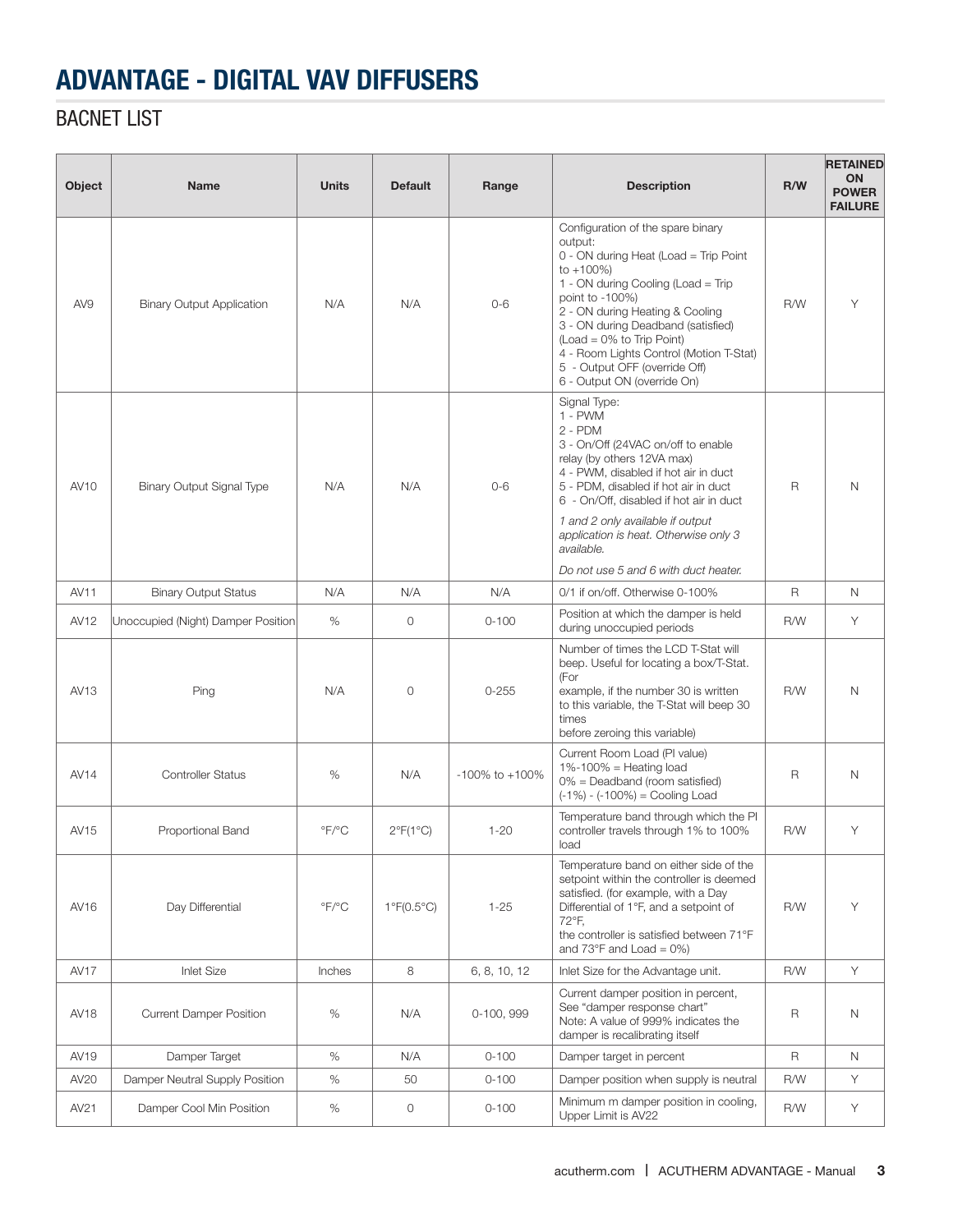## BACNET LIST

| Object      | <b>Name</b>                                    | <b>Units</b>              | <b>Default</b> | Range     | <b>Description</b>                                                                                                                                                                                                                                     | R/W          | <b>RETAINED</b><br><b>ON</b><br><b>POWER</b><br><b>FAILURE</b> |
|-------------|------------------------------------------------|---------------------------|----------------|-----------|--------------------------------------------------------------------------------------------------------------------------------------------------------------------------------------------------------------------------------------------------------|--------------|----------------------------------------------------------------|
| AV22        | Damper Cool Max Position                       | %                         | 100            | $0 - 100$ | Maximum damper position in cooling,<br>Lower Limit is AV21                                                                                                                                                                                             | R/W          | Y                                                              |
| AV23        | Damper Heat Min Position                       | %                         | $\circ$        | $0 - 100$ | Minimum damper position in heating,<br>Upper Limit is AV24                                                                                                                                                                                             | R/W          | Y                                                              |
| AV24        | Damper Heat Max Position                       | %                         | 100            | $0 - 100$ | Maximum damper position in heating,<br>Lower Limit is AV23                                                                                                                                                                                             | R/W          | Y                                                              |
| AV25        | Remote Mode Flag<br>(Damper Position Override) | N/A                       | $\mathbf 0$    | $0 - 7$   | Remote Mode - Damper Override<br>0 - Automatic control (normal run<br>mode)<br>1 - Target Cool Min<br>2 - Target Cool Max<br>3 - Target Heat Min<br>4 - Target Heat Max<br>5 - Target Neutral Airflow<br>6 - Open Damper 100%<br>7 - Close Damper (0%) | R/W          | $\mathsf{N}$                                                   |
| AV26        | Drone Output Voltage                           | $\vee$                    | N/A            | $0 - 10$  | VDC output to Advantage Drone Units                                                                                                                                                                                                                    | $\mathsf{R}$ | N                                                              |
| <b>AV27</b> | Aux Analog Output Voltage                      | $\vee$                    | N/A            | $0 - 10$  | Spare Voltage Output (J17)                                                                                                                                                                                                                             | R            | N                                                              |
| AV28        | Net Setpoint                                   | $\mathrm{P}F/\mathrm{P}C$ | $\circ$        | $0 - 250$ | Setpoint override from BACnet network                                                                                                                                                                                                                  | R/W          | Y                                                              |
| AV29        | Net Room Temp                                  | $\mathrm{P}F/\mathrm{P}C$ | 0              | $0 - 250$ | Room temperature override from<br><b>BACnet network</b>                                                                                                                                                                                                | R/W          | Y                                                              |
| AV30        | Net Occupancy                                  | N/A                       | 0              | $0 - 2$   | Occupancy override from BACnet<br>network<br>0 - Normal Operation<br>1 - Force Occupied<br>2 - Force Unoccupied                                                                                                                                        | R/W          | Y                                                              |
| AV31        | Net Lights                                     | N/A                       | $\circ$        | $0 - 2$   | Room Lights override from BACnet<br>network<br>0 - Normal Operation<br>1 - Force Lights On<br>2 - Force Lights Off                                                                                                                                     | R/W          | Y                                                              |
| AV32        | Power Frequency                                | Hz                        | 60             | 50/60     | Device Power Input Frequency<br>50 - 50 Hz Power Input<br>60 - 60 Hz Power Input                                                                                                                                                                       | R/W          | Y                                                              |
| AV33        | Contact Closure One Application                | N/A                       | $\mathbf 0$    | $0 - 4$   | Contact Closure Configuration on J14<br>0 - Not Used<br>1 - Unoccupied<br>2 - Occupied<br>3 - Full Open<br>4 - Full Close                                                                                                                              | R/W          | Υ                                                              |
| AV34        | Contact Closure One Status                     | N/A                       | $\circ$        | $0 - 1$   | The current contact closure<br>configuration on J14<br>0 - Not Contacted<br>1 - Contacted                                                                                                                                                              | R            | $\mathsf{N}$                                                   |
| AV35        | Contact Closure Two Application                | N/A                       | $\circ$        | $0 - 4$   | Contact Closure Configuration on Al4<br>0 - Not Used<br>1 - Unoccupied<br>2 - Occupied<br>3 - Full Open<br>4 - Full Close                                                                                                                              | R/W          | Y                                                              |
| AV36        | Contact Closure Two Status                     | N/A                       | 0              | $0 - 1$   | The current contact closure<br>configuration on AI4<br>0 - Not Contacted<br>1 - Contacted                                                                                                                                                              | R            | $\mathsf{N}$                                                   |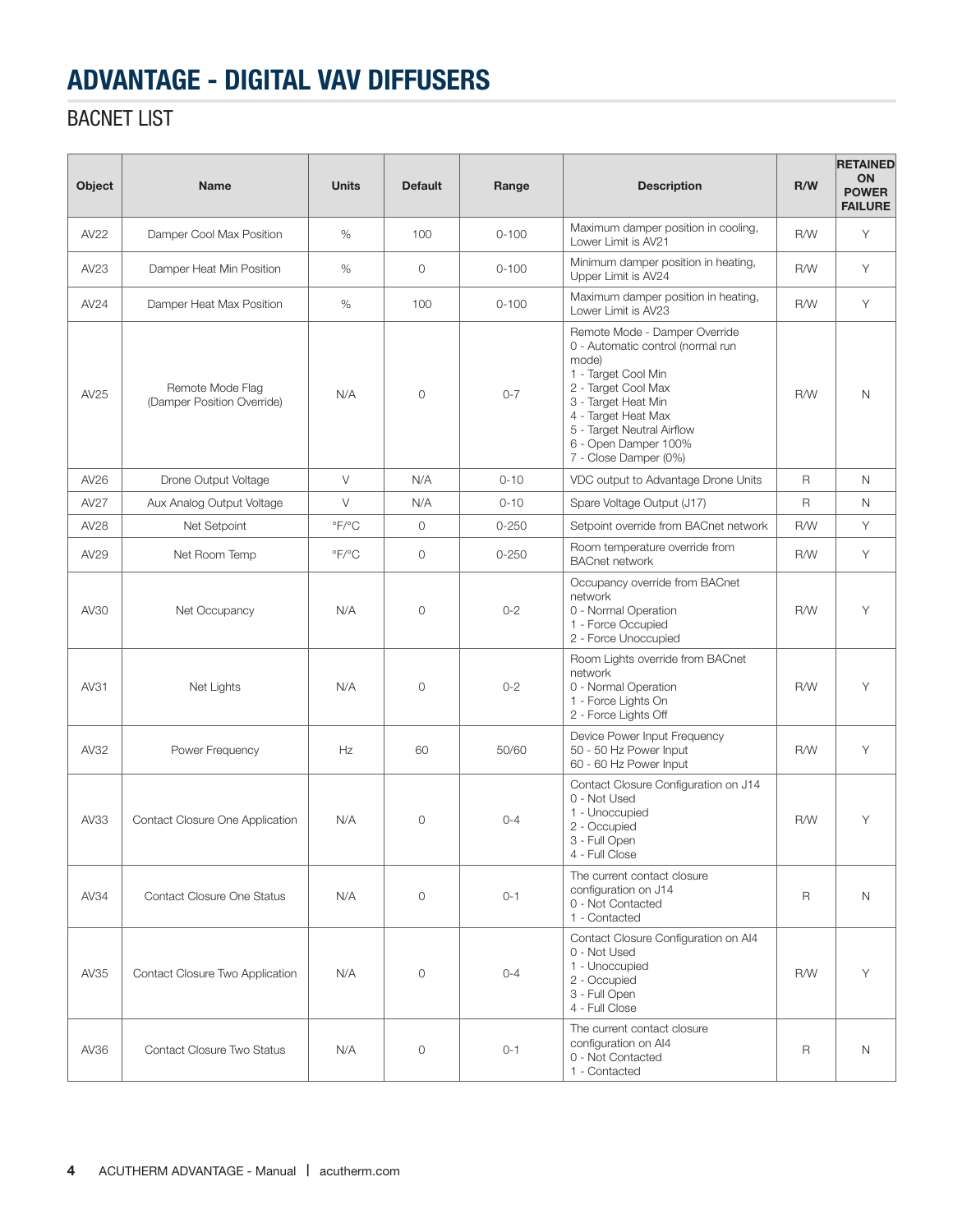## BACNET LIST

| Object      | <b>Name</b>                         | <b>Units</b>                | <b>Default</b> | Range   | <b>Description</b>                                                                                                        | R/W          | <b>RETAINED</b><br><b>ON</b><br><b>POWER</b><br><b>FAILURE</b> |
|-------------|-------------------------------------|-----------------------------|----------------|---------|---------------------------------------------------------------------------------------------------------------------------|--------------|----------------------------------------------------------------|
| <b>AV37</b> | Contact Closure Three Application   | N/A                         | $\circ$        | $0 - 4$ | Contact Closure Configuration on Al5<br>0 - Not Used<br>1 - Unoccupied<br>2 - Occupied<br>3 - Full Open<br>4 - Full Close | R/W          | Y                                                              |
| AV38        | <b>Contact Closure Three Status</b> | N/A                         | $\circ$        | $0 - 1$ | The current contact closure<br>configuration on AI5<br>0 - Not Contacted<br>1 - Contacted                                 | $\mathsf{R}$ | $\mathsf{N}$                                                   |
| AV39        | Contact Closure Four Application    | N/A                         | $\Omega$       | $0 - 4$ | Contact Closure Configuration on AI6<br>0 - Not Used<br>1 - Unoccupied<br>2 - Occupied<br>3 - Full Open<br>4 - Full Close | R/W          | Y                                                              |
| AV40        | <b>Contact Closure Four Status</b>  | N/A                         | $\circ$        | $0 - 1$ | The current contact closure<br>configuration on AI6<br>0 - Not Contacted<br>1 - Contacted                                 | $\mathsf{R}$ | N                                                              |
| AV41        | Airflow                             | CFM or LPS or<br><b>CMH</b> | $\circ$        | N/A     | The current airflow reading from the<br>airflow sensor.                                                                   | $\mathsf{R}$ | $\mathbb N$                                                    |
| AV42        | K Factor                            | N/A                         | 890            | 1-20000 | The K Factor used in calculation the<br>device airflow.                                                                   | R/W          | Y                                                              |
| AV43        | Airflow Sensor Connection Status    | N/A                         | $\Omega$       | $0 - 1$ | The connection status of the SDP<br>airflow sensor<br>0 - Not Connected<br>1 - Connected                                  | $\mathsf{R}$ | N                                                              |
| AV44        | <b>Airflow Units</b>                | N/A                         | $\mathbf{1}$   | $1 - 3$ | $1 - CMF$<br>$2 - LPS$<br>3 - CMH                                                                                         | $\mathsf{R}$ | N                                                              |
| AV45        | <b>Show User Settings</b>           | N/A                         | $\circ$        | N/A     | Reserved for manufacturer                                                                                                 | $\mathsf{R}$ | $\mathsf{N}$                                                   |